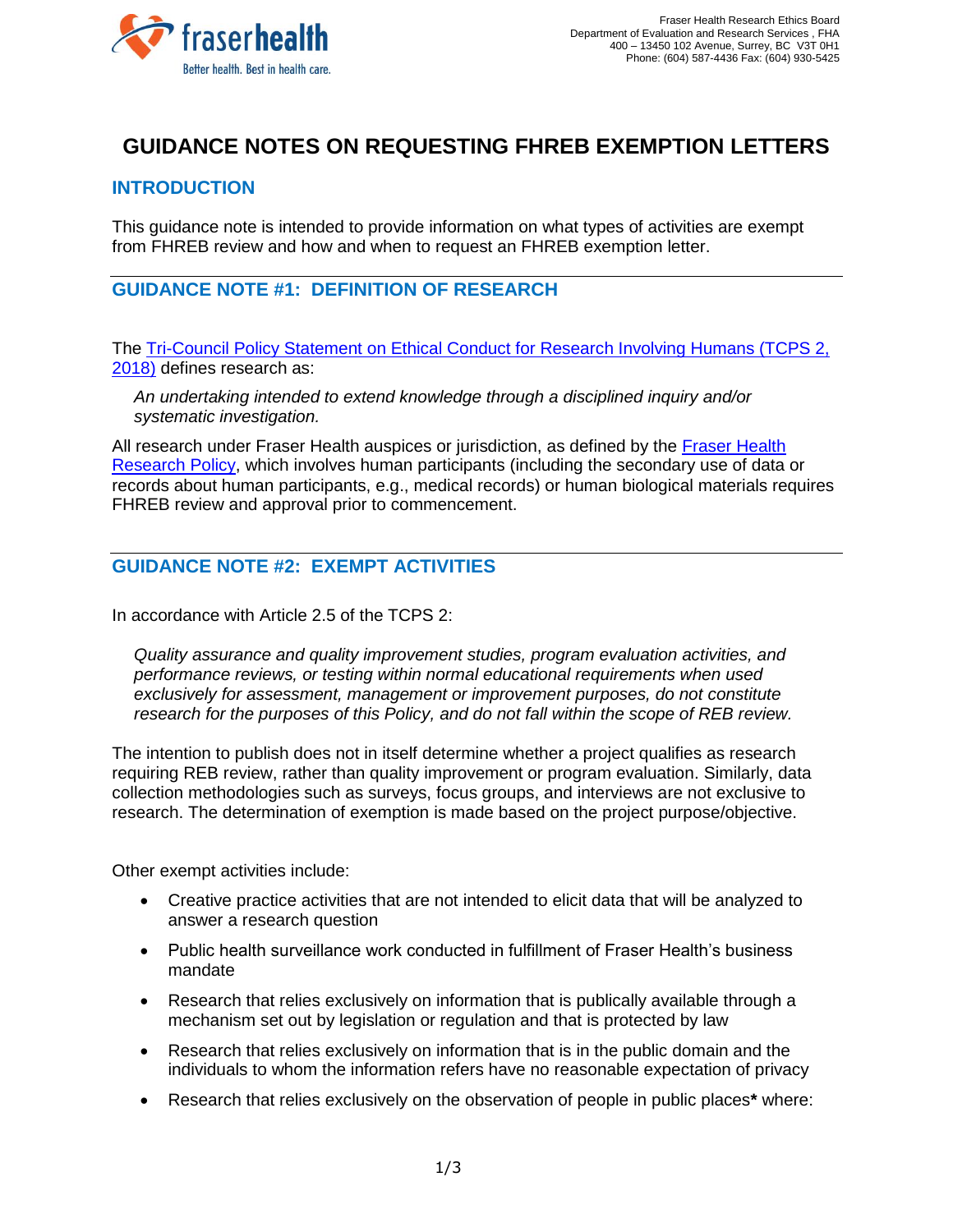- $\circ$  It does not involve any intervention staged by the researcher, or direct interaction with the individuals or groups
- o Individuals or groups targeted for observation have no reasonable expectation of privacy; and
- $\circ$  Any dissemination of research results does not allow identification of specific individuals
- Research that relies exclusively on secondary use of anonymous information so long as the process of data linkage or recording or dissemination of results does not generate identifiable information
- Medical case reports in which the number of subjects is less than three

#### **\*Fraser Health hospital and clinic sites, including lobbies, waiting areas, and cafeterias, do not qualify as public spaces. Any observational research activities occurring in these spaces require FHREB review and approval.**

The authority for the determination of exempt activities rests exclusively with the FHREB. However, the FHREB does not provide oversight, guidance, or consent form templates for projects that do not qualify as research involving humans.

## **GUIDANCE NOTE #3: WHEN IS AN EXEMPTION LETTER REQUIRED**

While the FHREB is the authority for the determination of exempt activities, it is neither required nor expected that exemption letters will be sought for most projects. Exemption letters may be requested for the following reasons:

- Exempt research in which a research cost-centre from Fraser Health is required
- Quality improvement, program evaluation, or other exempt activities in which there is an intention to publish the results and such a letter is required by the journal editor
- Uncertainty by the project team as to whether the project qualifies for exemption

#### **GUIDANCE NOTE #4: REQUIREMENTS FOR REQUESTING AN EXEMPTION LETTER**

In order to request an exemption letter from the FHREB, please submit the following information to [REB@fraserhealth.ca:](mailto:REB@fraserhealth.ca)

- 1. Completed Research vs. QI/Program Evaluation Checklist
- 2. A project summary or description which clearly states the PURPOSE/OBJECTIVE of the project.

The FHREB will review the submission and make a determination of exemption. Exemption letters are provided by the FHREB as a courtesy, and turnaround times vary in accordance with